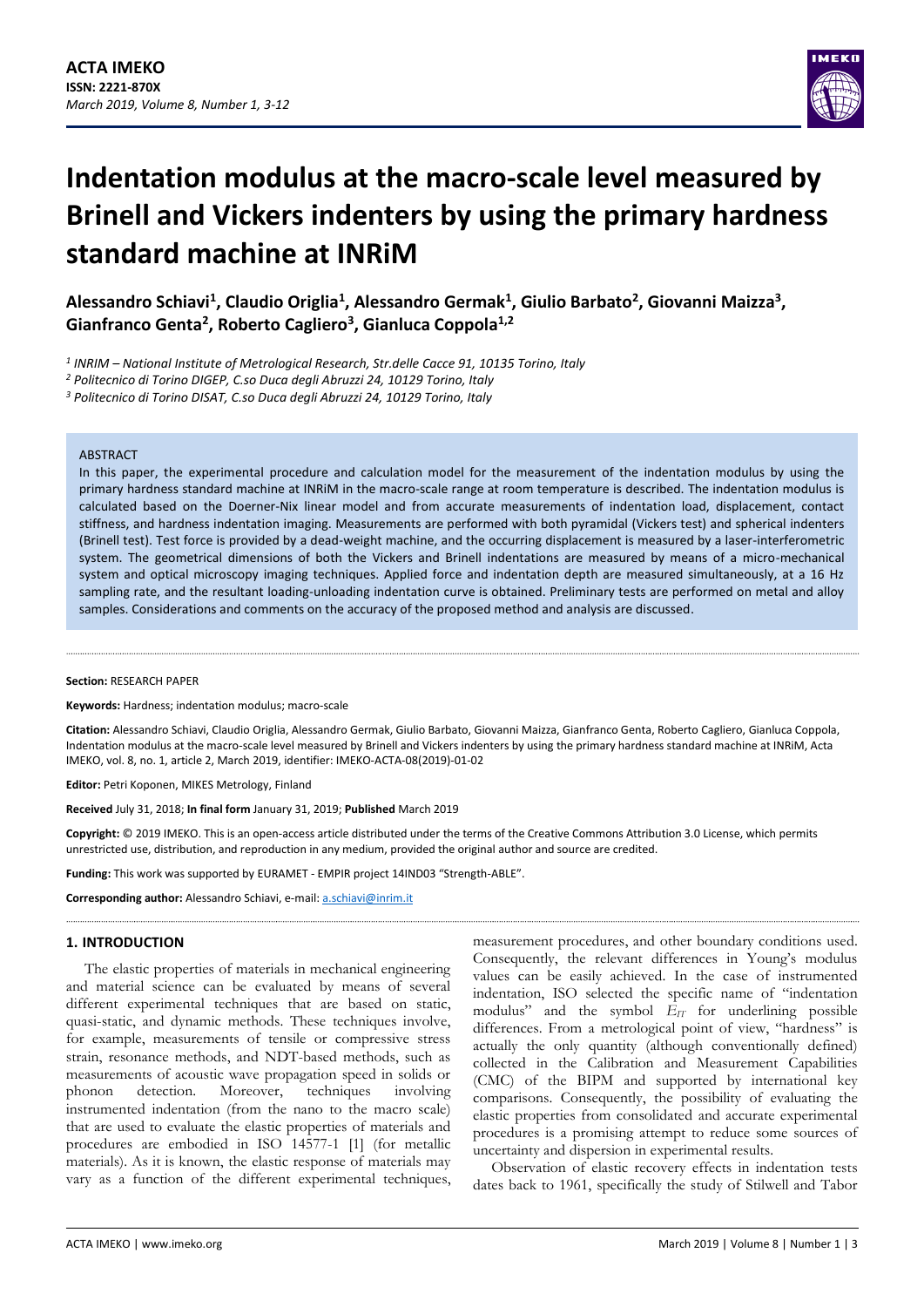[\[2\].](#page-8-1) The first attempts to measure hardness and elastic modulus by instrumented indentation were made in 1983 by Pethicai, Hutchings, and Oliver, investigating a method of evaluating hardness at a nano-scale level. Their findings showed that depth-sensing indentation allows the construction of a loaddisplacement curve, which is strongly related to the typical stress-strain diagrams of materials [\[3\].](#page-8-2) In 1986, Doerner and Nix improved the existing methods by using a high-resolution depth-sensing instrument [\[4\].](#page-8-3) In 1992, Oliver and Pharr introduced a practical model for measuring hardness and elastic modulus by instrumented indentation [\[5\].](#page-8-4) At present, these models are included in ISO 14577; nevertheless, several important changes have been proposed during past decades, improving both the accuracy and application field of the models [\[6\]](#page-8-5)[-\[11\].](#page-9-0)

In this paper, the elastic properties of copper alloy, aluminum alloy, brass and stainless steel samples are investigated in terms of the indentation modulus using the macro-indentation test. Measurements are performed using the primary hardness dead weight machine, designed and realized at INRiM.

#### **2. INDENTATION MODULUS**

The method for measuring the indentation modulus by means of the indentation technique was introduced by Oliver and Pharr in 1992 [\[5\].](#page-8-4) The indentation modulus,  $E_{IT}$ , is properly the elastic response of a material when subjected to the action of a concentrated load in a single point. Occurring deformations are not linear; consequently, indentation modulus represents a reasonably close estimation of Young's modulus, in particular, at the macro-scale level. Indentation modulus  $E_{IT}$ depends on several parameters and boundary conditions, and it is expressed as:

$$
E_{\rm IT} = \frac{1 - v_s^2}{\frac{2\sqrt{Ap}}{S\sqrt{\pi}} - \frac{1 - v_t^2}{E_i}}
$$
(1)

where  $v_s$  is the Poisson ratio of tested material;  $v_i$  and  $E_i$  are the Poisson ratio and the Young's modulus of the indenter material respectively; *S* is contact stiffness, i.e., the incremental ratio between unloading force and related displacement at the maximum depth of indentation; and  $A<sub>p</sub>$  is the projected contact area, i.e., the value of the indenter area function at the contact depth.

The contact stiffness *S* is experimentally determined from the best fit of the unloading indentation curve, as the incremental ratio  $S = \partial F / \partial h|_{hMAX}$ .

The projected contact area  $A_p$  depends on the depth  $h_c$  of the contact of the indenter with the sample at  $F_{MAX}$  and on the type of indenter.

For the Vickers diamond pyramidal indenter, with a vertex angle  $\alpha$ , the projected contact area is determined by:

$$
A_p = \left(2h_c \cdot \tan\frac{\alpha}{2}\right)^2\tag{2}
$$

and the Brinell tungsten carbide spherical indenter, with a radius *R*, can be determined by:

$$
A_p = \pi h_c \cdot (2R - h_c) \tag{3}
$$

In both cases, the depth  $h_c$  of the contact of the indenter with the sample at  $F_{MAX}$  is determined as a function of frame compliance  $C_f$  as follows:

$$
h_c = h_{\text{MAX}} - \varepsilon \cdot \frac{F_{\text{MAX}}}{s} - C_f \cdot F_{\text{MAX}} \tag{4}
$$



<span id="page-1-0"></span>Figure 1. Loading-unloading indentation curve, as a function of applied force and displacement, with an indication of the quantities used in the model.

in which  $h_{MAX}$  is the maximum indentation depth;  $F_{MAX}$  is the maximum applied force;  $\varepsilon$  is a value depending on the indenter geometry and the extent of plastic yield in the contact (for both Vickers and Brinell  $\varepsilon = 0.75$ ); *S* is the contact stiffness; and *C*<sub>f</sub> is the frame compliance.

Once the maximum applied force  $F_{MAX}$  and the maximum depth of indentation  $h_{\text{MAX}}$  are known, indentation modulus  $E_{\text{IT}}$ can be calculated by using the indentation geometrical dimensions (in particular, the length of the two diagonals and radius) from Vickers and Brinell's experimental data and from the slope of the indentation curve (during the unloading path). In particular, an accurate evaluation of contact stiffness *S* depends on the best fit of the unloading path. In [Figure 1,](#page-1-0) an experimental loading-unloading indentation curve, as a function of true applied force and displacement, is shown.

ISO 14577-1 recommends two methods of fitting the curve: by means of a linear model (Doerner-Nix method), taking into account the initial 20 % of the unloading curve, and by a power-law model (Oliver-Pharr method), taking into account a range between 50 % and 80 % of the unloading curve. In the linear model, it is assumed that the first portion of the unloading curve is linear and only the linear portion to intercept the displacement axis is extrapolated. The power-law model relies on the depth of the unloading point, which has a high uncertainty both in terms of its measurement and the last part of elastic recovery; therefore, in this paper, only the linear model is used in order to fit the unloading curve.

#### **3. EVALUATION OF FRAME COMPLIANCE**

Frame compliance  $C_f$  is an experimental quantity that takes into account the whole deformation occurring in the testing machine during the indentation test. Frame compliance affects the accuracy of the indentation modulus measurement [\[10\]](#page-9-1) as well as the elasto-plastic deformations occurring in the sample under investigation. The elasto-plastic behavior of the materials is investigated from the evaluation of piling-up and sinking-in effects on the resulting hardness indentations. In order to estimate the actual frame compliance, in this paper, two methods are compared: the first according to ISO 14577-1, based on a series of loading and unloading cycles, the second according to the existent literatur[e \[11\],](#page-9-0) [\[12\],](#page-9-2) based on the actual indentation depth of the Vickers and/or Brinell indentation.

In general terms, frame compliance  $C_f$  can be considered as the difference between the total compliance C<sub>tot</sub> and the sample compliance *C*<sup>s</sup> [\[13\]](#page-9-3) as follows:

$$
C_f = C_{tot} - C_s = \frac{\partial h}{\partial F}\Big|_{F = F_{MAX}} - \frac{\sqrt{A_p}}{S} \frac{\sqrt{H_{IT}}}{F_{MAX}} \tag{5}
$$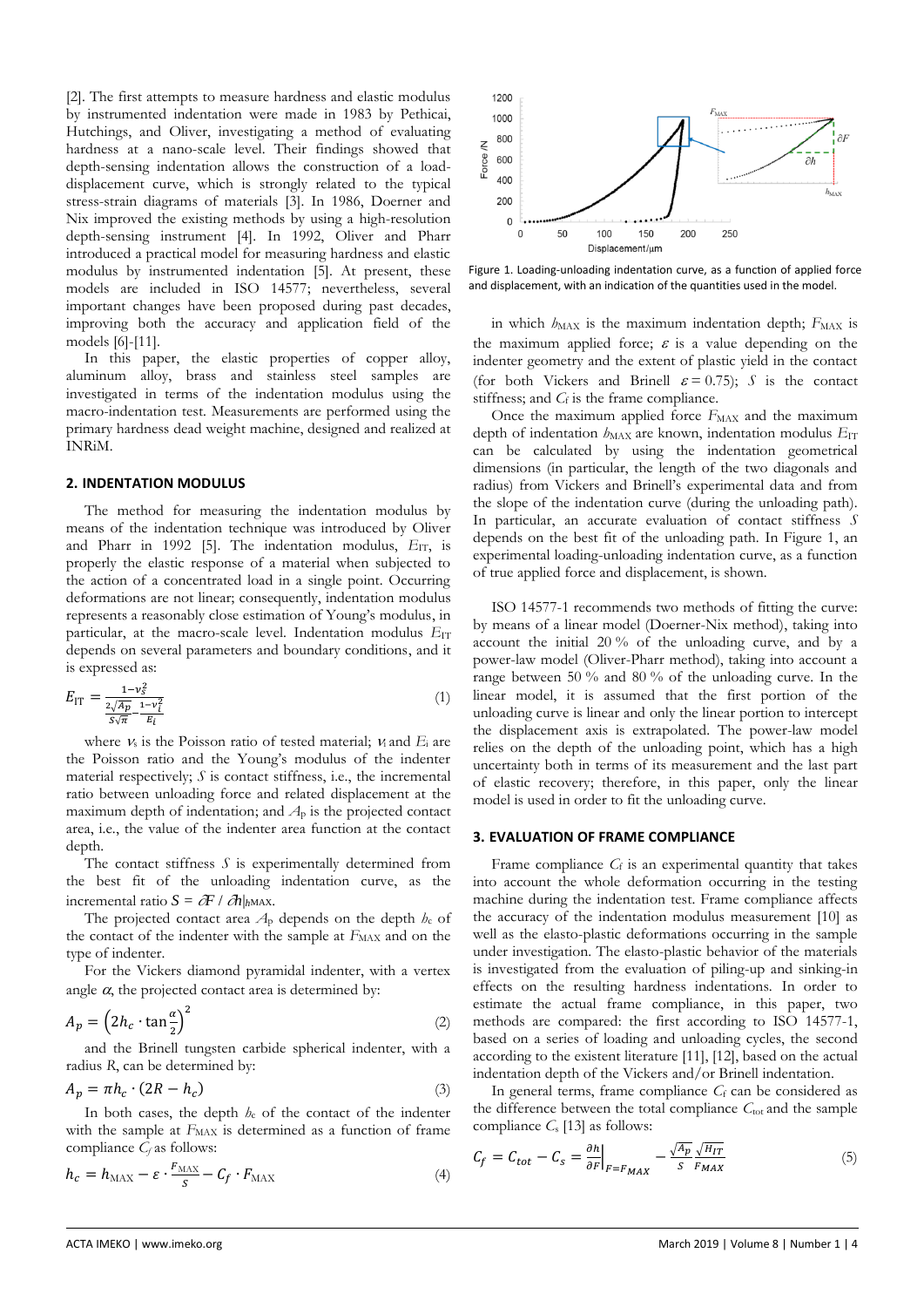

<span id="page-2-0"></span>Figure 2. Series of loading-unloading cycles on a single point and linear regression of the last reversed unloading curve.

in which total compliance C<sub>tot</sub> is determined as the reciprocal of contact stiffness, measured after a series of loading and unloading cycles on a single point, and sample compliance *C*<sup>s</sup> depends on indentation hardness  $H_{\text{IT}}$ , on contact stiffness *S*, and on projected contact area *A*<sup>p</sup> of the Vickers or Brinell indenters.

The frame compliance is determined after several cycles of loading and unloading until the slope of the unloading curve is constant, according to the Standard [\[1\],](#page-8-0) on a stainless steel sample, as shown in [Figure 2.](#page-2-0) The reciprocal of contact stiffness, as shown in equation (5), allows for calculating the value of the frame compliance. In this study,  $C_f = 22.1 \times 10^9$  m/N.

Frame compliance *C*<sub>f</sub> is also calculated based on indentation depth (determined from the actual indentation geometry) and the maximum indentation depth (measured during the test).

Assuming that, for many metallic materials, the elastic recovery upon unloading induces a very small elastic deformation at the corners of a Vickers indentation, between the loaded and unloaded condition, a negligible change in the diagonal dimensions is therefore expected [\[13\].](#page-9-3) An estimation of the frame compliance is as follows:

$$
C_f = \frac{\Delta h}{F_{MAX}} = \frac{h_{MAX} - h_v}{F_{MAX}}\tag{6}
$$

in which  $\Delta h$  is determined from the difference between the indentation depth reached during the indentation test  $h_{MAX}$  and the indentation depth  $h<sub>v</sub>$  derived from the resulting indentation geometry.

A similar approach is also proposed for the Brinell indentation; nevertheless, in this case, a relevant change in the radius dimension is expected. In fact, pile-up and sink-in effects influence the radius calculation as well, and they must be taken into account. In [Figure 3,](#page-2-1) typical Vickers and Brinell hardness indentations are shown.

Diagonal lengths of a Vickers pyramidal indentation and the diameter of a Brinell spherical indentation are measured with an accuracy of 0.1  $\mu$ m. A micro-mechanical system and an optical microscopy imaging technique (INRIM patent) are used for measurement of the indentation geometry.



<span id="page-2-1"></span>Figure 3. Microscopic image of a typical pyramid indentation of a Vickers hardness test and a spherical indentation of a Brinell hardness test, on a metallic surface.

#### **3.1. Frame compliance from the Vickers indentation**

In order to evaluate the frame compliance from the Vickers indentation by means of equation (6), it is necessary to accurately evaluate the resultant indentation depth  $h<sub>v</sub>$  from the geometrical dimensions of the indentation. In particular, by measuring the length of indentation sides  $l$ , indentation depth  $h<sub>v</sub>$ is given by:

$$
h_v = \frac{l}{2} \cdot \cot \frac{\alpha}{2} \tag{7}
$$

where the square-based diamond pyramid indenter that is actually used has a measured vertex angle of  $\alpha = 135.9^{\circ}$ between opposite faces, and the side indentation length *l* is calculated from the two diagonal *d*s, since a greater accuracy can be achieved,

$$
l = \frac{d_1 + d_2}{2} \cdot \sin\frac{\pi}{4},\tag{8}
$$

where  $d_1$  and  $d_2$  are the two measured diagonals of the Vickers indentation.

#### **3.2. Frame compliance from the Brinell indentation**

It is also possible to determine the frame compliance from the Brinell indentation. In this case, the indentation depth  $h_v$ depends on the radius *R* of the spherical indenter used and on the radius *r* of the resulting indentation, as follows:

$$
h_v = R - \sqrt{R^2 - r^2} \tag{9}
$$

For spherical indentation, the material around the contact area can be deformed upwards (piling up) or downwards (sinking in) along the axis to which load is applied [\[14\].](#page-9-4) Indeed, such surface deformation modes influence the measurements of hardness and the indentation modulus, as the true contact area between the indenter and the specimen increases in the case that piling up predominates and decreases in the event that sinking in predominates [\[15\].](#page-9-5) The following relationship links the contact area and the indenter displacement measured during the continuous indentation test:

$$
c^2 = \frac{r^2}{2h_v R} \tag{10}
$$

In this equation,  $\ell^2$  quantifies the degree of piling up and sinking in during the indentation test,  $c^2 > 1$  indicates piling up, and  $c^2$  < 1 accounts for sinking in. In general terms, it is expected that if  $c^2 \approx 1$ , the surface deformations can be considered negligible and the frame compliance can consequently be determined on the basis of the proposed equation (6).

In the graph shown in [Figure 4,](#page-2-2) the distribution of



<span id="page-2-2"></span>Figure 4: Experimental data on the  $c^2$  parameter as a function of indentation depth, evaluated by the Brinell test with indenter diameters of 1.0 mm and 2.5 mm.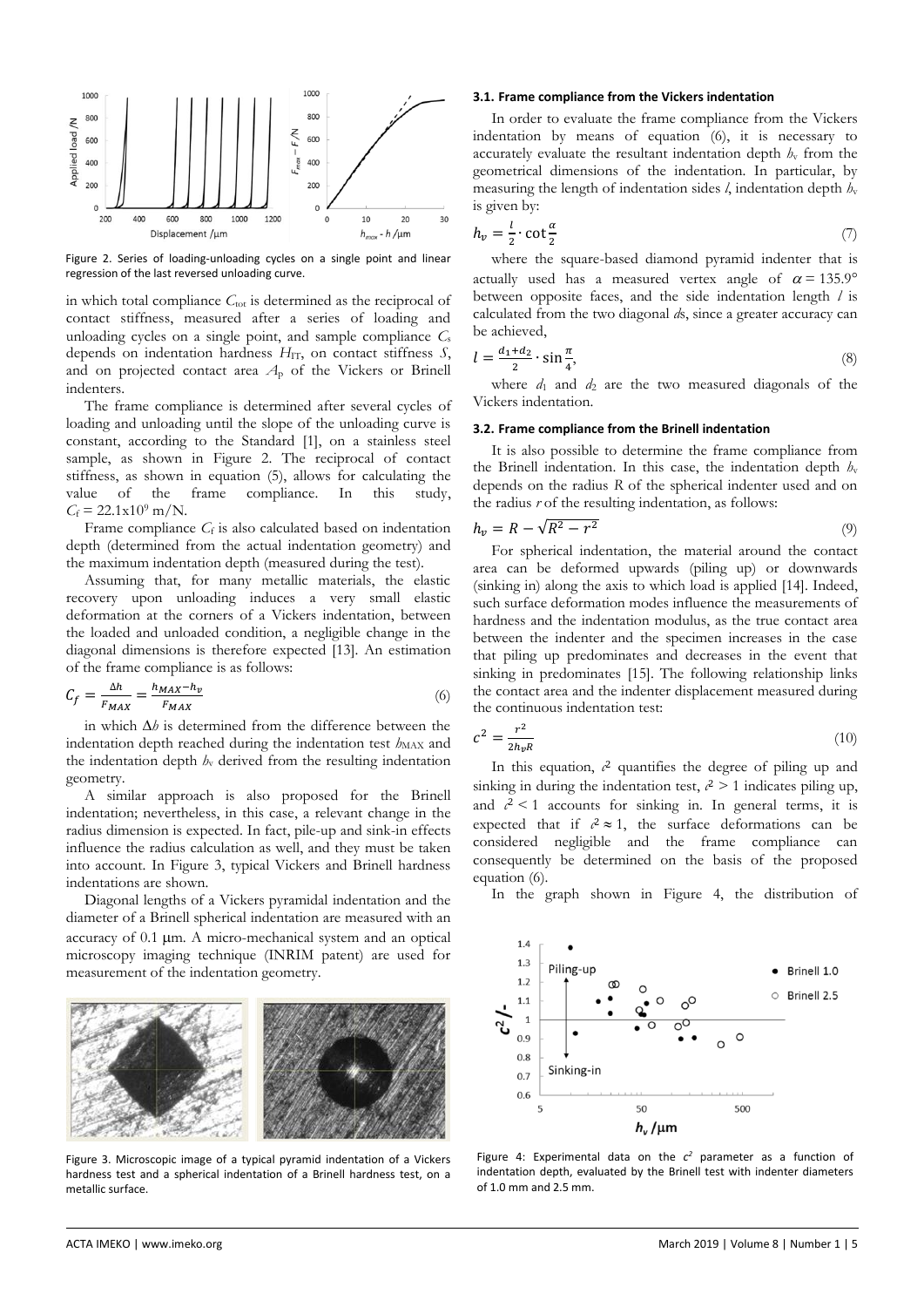parameter  $c^2$  as a function of indentation depth  $h_v$ , for all tested materials, is shown. The experimental data values are shown in Table [6,](#page-6-0) Table [7,](#page-6-1) Table [8,](#page-6-2) and Table [9.](#page-6-3)

For each single measurement, it is clear that it is possible to evaluate the degree of the piling up and sinking in that is occurring. In particular, sinking-in effects increase as a function of increasing indentation depth.

#### **3.3. Experimental evaluation of frame compliance**

The data on frame compliance *C<sup>f</sup>* calculated by means of equation (6) from the shapes of both the Vickers pyramidal indentations and the Brinell spherical indentations and from the maximum applied force, ranging from  $\sim 10^{-10}$  m/N to  $\sim 10^{-10}$ <sup>7</sup> m/N, as shown in Tables [2-](#page-5-0)[9.](#page-6-3) Data in brackets (referred to as HV3) are considered outliers. It is clear that both the Vickers and Brinell methods return a coherent dispersion of the frame compliance values as a function of the applied force; in particular, the effects of frame compliance are relevant to the low values of applied force. The proposed method allows us to accurately quantify the actual frame compliance for each single measurement, taking into account the whole deformation occurring during the indentation test as a function of maximum indentation depth.

Average values, calculated by equation (5),  $C_f \approx 0.022 \ \mu m/N$ and by equation (6)  $C_f \approx 0.031 \text{ }\mu\text{m/N}$ , can be considered as in agreement. In the graph shown in [Figure 5,](#page-3-0) a comparison between the standard method and the proposed method is shown.

#### **4. PRIMARY HARDNESS STANDARD MACHINE**

Measurements of indentation modulus are performed by using the INRiM Primary Hardness Standard dead weight machine, shown in [Figure 6.](#page-3-1) The Standard machine at INRiM was realized in the early 1970s and improvements have continued to be made to it until the present day. Its technical features and metrological characterization are summarized in detail in [\[16\]-](#page-9-6)[\[18\].](#page-9-7) The system generates force by moving a series of dead weights, and a laser interferometric system is used for indentation depth measurements. Test forces are generated by dead weights and are measured along the scale by a force transducer; experimental values are determined with an accuracy range of 0.01 %. The laser beam is aligned on the measurement axis, and experimental values are determined with a resolution of  $0.02 \mu m$ . Force and indentation depth are monitored in real time, and dates are recorded with a sampling rate of 16 Hz.



<span id="page-3-0"></span>Figure 5: Comparison between frame compliances calculated by equation (5), continuous line and single values from Vickers and Brinell measurements, determined by equation (6). The dotted line is the average value of frame compliance measured by equation (6).



Figure 6. INRiM Primary Hardness Standard dead weight machine (details of the interferometric system and the anvil).

<span id="page-3-1"></span>The micro-mechanical system, the optical microscopy imaging technique (INRiM patent), and the image processing technique used for the measurement of the indentation geometry are shown in [Figure 7.](#page-3-2)

#### **5. MATERIALS**

The materials tested in this work are copper alloy, aluminum alloy, stainless steel, and brass. Young's modulus *E* and Poisson ratio  $v_s$  of the tested materials were previously determined on the basis of accurate measurements of longitudinal *c<sup>l</sup>* and transversal *c<sup>t</sup>* sound speed waves in solids [\[19\],](#page-9-8) at room temperature. Although some systematic differences between dynamic and static moduli can be achieved, the reference data can be considered sufficiently accurate and useful for the proposed comparison method, since overall uncertainties are lower than 1 %. In Table [1,](#page-4-0) the reference data of tested alloys are shown.

The dynamic Poisson ratio  $v<sub>s</sub>$  is calculated by means of the following equation:

$$
\nu_s = \frac{1 - 2\left(\frac{c_l}{c_t}\right)^2}{2 - 2\left(\frac{c_l}{c_t}\right)^2} \tag{11}
$$

the values of Poisson ratio  $v_s$ , listed in Table [1](#page-4-0) have been used in equation (1) for the indentation modulus calculation.

Dynamic Young's modulus *E* is calculated by means of the following equation:

$$
E = 2\rho c_l^2 (1 - v_s) \tag{12}
$$

<span id="page-3-2"></span>

Figure 7: Optical microscopy system and imaging techniques for measuring geometrical dimensions of the indentations.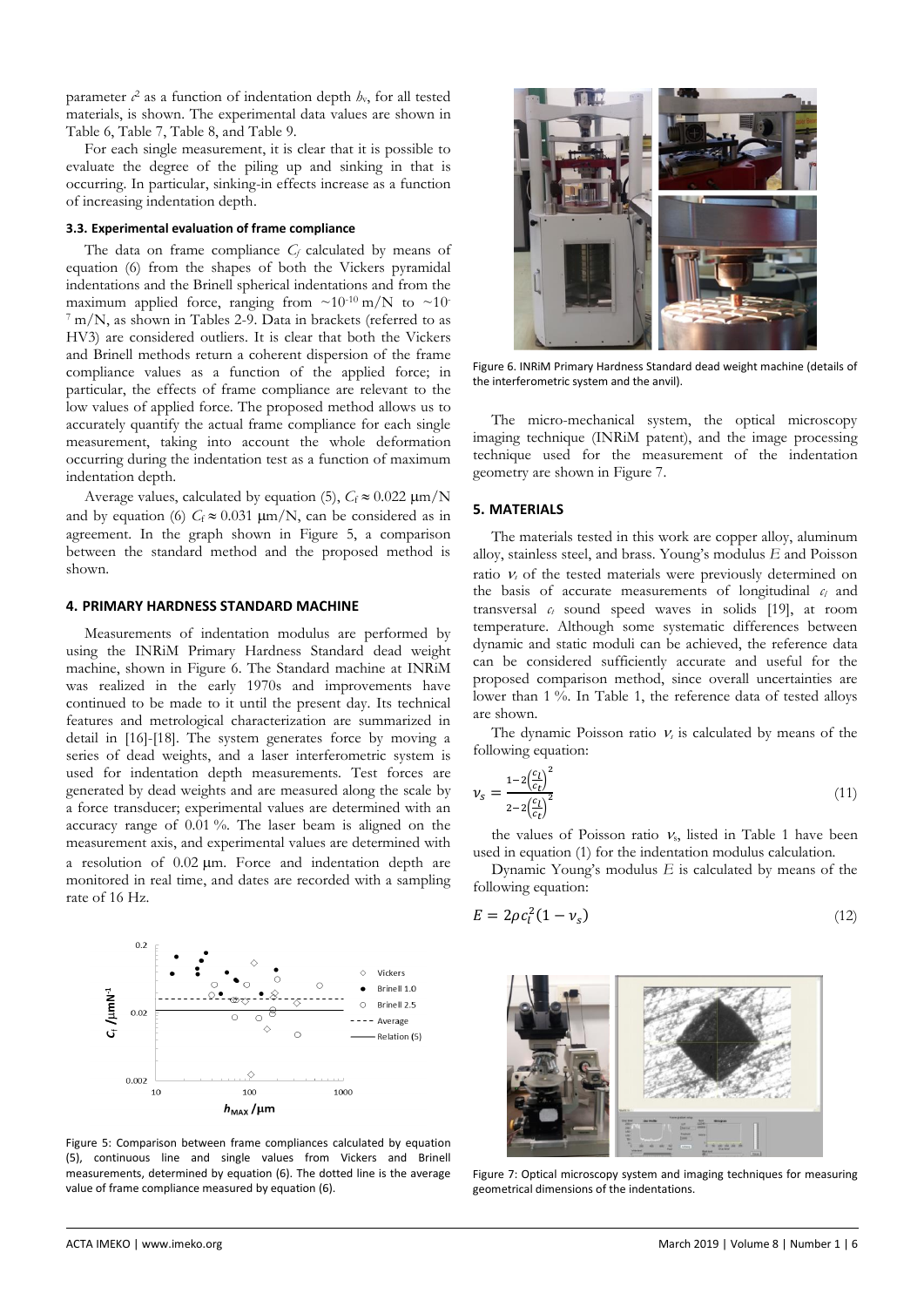<span id="page-4-0"></span>

| Parameter               |                           | <b>Stainless steel</b> | Aluminum alloy | Copper alloy | <b>Brass</b> |
|-------------------------|---------------------------|------------------------|----------------|--------------|--------------|
| Density                 | $\rho$ /kgm <sup>-3</sup> | 7914.1                 | 2806.4         | 8932.5       | 8296.1       |
| Longitudinal speed wave | $c_1/ms^{-1}$             | 5759.1                 | 6294.7         | 4779.0       | 4520.3       |
| Transversal speed wave  | $c_t/ms^{-1}$             | 3146.2                 | 3082.4         | 2247.8       | 1842.1       |
| Young's modulus         | E/GPa                     | 201.7                  | 71.6           | 122.6        | 78.9         |
| Poisson's ratio         | $v_s$ /-                  | 0.287                  | 0.342          | 0.358        | 0.400        |

#### **6. EXPERIMENTAL RESULTS**

In order to define the indentation modulus *E*<sub>IT</sub>, Vickers hardness measurements are performed with maximum forces *FMAX* of 980.6 N, 294.2 N, and 29.4 N. The Brinell hardness measurements, with maximum forces of 1838.6 N, 612.9 N, and 305.9 N, are performed by using the spherical indenter of radius  $R = 1.25$  mm and 294.2 N, 98.1 N, and 49.0 N, by using the spherical indenter of radius  $R = 0.5$  mm. The Young's modulus and Poisson ratio of the Vickers diamond pyramidal indenter are  $E_i = 1140$  GPa and  $v_i = 0.07$  [\[1\]](#page-8-0) respectively and the same values for the Brinell tungsten carbide spherical indenter are  $E_i = 634$  GPa and  $v_i = 0.22$  respectively [\[20\].](#page-9-9) The values of the Young's modulus and Poisson ratio of the spherical indenter refer to the specific tungsten carbide-cobalt alloy (composition WC 94%/Co 6%), density 14800 kg/m<sup>3</sup> (ISO code K10, ANSI code C3).

The maximum indentation depth  $h_{MAX}$  is measured by means of the laser interferometric system and *h*<sup>v</sup> from the hardness indentation, based on equation (7) and equation (9). Values of frame compliance *C*f, are calculated by equation (6), and contact area  $A_p$  and sample compliance  $C_s$  are collected for each single measurement. The value of contact stiffness  $S = \partial F / \partial h$ , is calculated based on the Doerner-Nix linear model. Indentation hardness *H*<sub>IT</sub> is determined, as stated in ISO 14577-1 [\[1\],](#page-8-0) from the following equation:  $H_{IT} = F_{MAX} / A_{p}$ , where the contact area is expressed as a function of contact depth  $h<sub>c</sub>$ , equation (4).

In the graphs shown i[n Figure 8,](#page-4-1) [Figure 9,](#page-4-2) and [Figure 10,](#page-4-3) the values of the maximum indentation depth  $h_{MAX}$  measured as a function of the maximum applied load  $F_{MAX}$  are depicted. In [Figure 8,](#page-4-1) the values are determined based on the Vickers method, and in [Figure 9](#page-4-2) and [Figure 10](#page-4-3) the values are measured by means of the Brinell method, with both spherical indenter radii being 0.5 mm and 1.25 mm.

In the following Tables, all the experimental average values and empirical data of four metallic samples, used in equation (1) for model implementation, are collected.



<span id="page-4-1"></span>Figure 8: Experimental data of maximum indentation depth, measured from Vickers method, as a function of applied load.



<span id="page-4-2"></span>Figure 9: Experimental data of maximum indentation depth, measured from Brinell method  $(R = 0.5$  mm), as a function of applied load.



<span id="page-4-3"></span>Figure 10: Experimental data of maximum indentation depth, measured from Brinell method (*R* = 1.25 mm), as a function of applied load.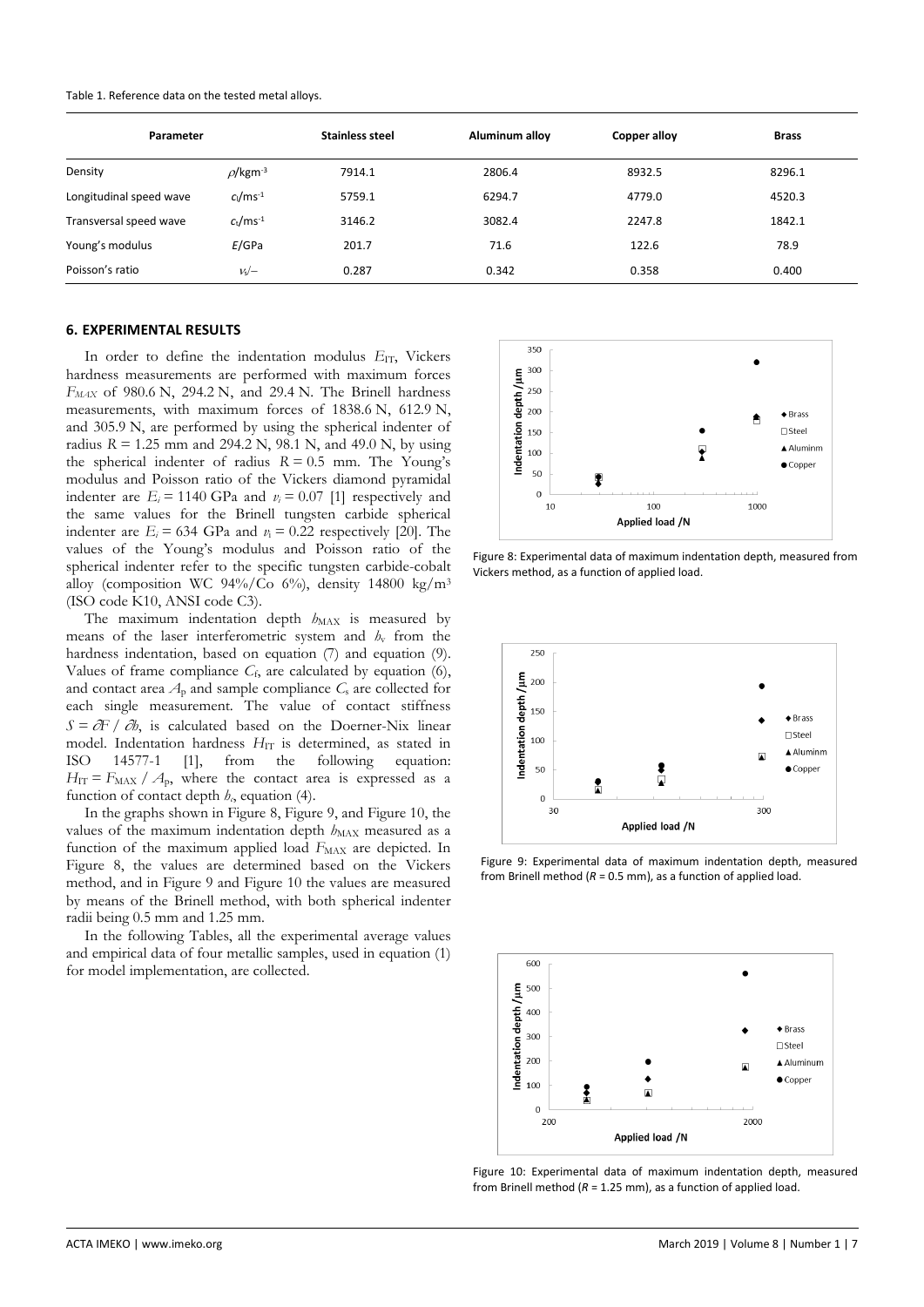#### <span id="page-5-0"></span>Table 2. Vickers hardness test: data on brass.

| <b>Experimental data</b>   |                              | HV3                   | <b>HV30</b>           | <b>HV100</b>          |  |
|----------------------------|------------------------------|-----------------------|-----------------------|-----------------------|--|
| Maximum applied load       | $F_{\rm MAX}/N$              | 29.4                  | 294.2                 | 980.6                 |  |
| Maximum indentation depth  | $h$ <sub>MAX</sub> / $\mu$ m | 32.5                  | 103.0                 | 187.8                 |  |
| Maximum indentation depth  | $h_v$ /um                    | 227.1                 | 719.2                 | 1311.6                |  |
| Square impression side     | $l/\mu m$                    | 160.6                 | 508.5                 | 927.4                 |  |
| Contact area               | $A_p/m$                      | $1.47 \cdot 10^{-8}$  | $2.39 \cdot 10^{-7}$  | $7.79 \cdot 10^{-7}$  |  |
| Sample compliance          | $C_s/mN^{-1}$                | $2.63 \cdot 10^{-12}$ | $3.79 \cdot 10^{-13}$ | $1.30 \cdot 10^{-13}$ |  |
| <b>Hardness</b>            | $H$ ı $\pi$ /GPa             | 199.8                 | 122.9                 | 125.9                 |  |
| Frame compliance           | $C_f$ / mN <sup>-1</sup>     | $(-2.26E^{-07})$      | $2.49 \cdot 10^{-9}$  | $6.92 \cdot 10^{-10}$ |  |
| <b>Contact stiffness</b>   | $S/Mm^{-1}$                  | $1.62 \cdot 10^{7}$   | $4.51 \cdot 10^{7}$   | $7.21 \cdot 10^7$     |  |
| <b>Indentation Modulus</b> | $E_{\mathrm{IT}}$ / GPa      | 85.3                  | 74.7                  | 65.4                  |  |

Table 3. Vickers hardness test: data on stainless steel.

| <b>Experimental data</b>   |                          | HV3                   | <b>HV30</b>           | <b>HV100</b>          |  |
|----------------------------|--------------------------|-----------------------|-----------------------|-----------------------|--|
| Maximum applied load       | $F_{\rm MAX}/N$          | 29.4                  | 294.2                 | 980.6                 |  |
| Maximum indentation depth  | $h_{MAX}/\mu m$          | 43.5                  | 112.1                 | 181.0                 |  |
| Maximum indentation depth  | $h_v/\mu$ m              | 23.2                  | 80.1                  | 147.8                 |  |
| Square impression side     | $l/\mu m$                | 114.8                 | 395.7                 | 729.9                 |  |
| Contact area               | $A_p/m$                  | $4.38 \cdot 10^{-8}$  | $2.83 \cdot 10^{-7}$  | $7.19 \cdot 10^{-7}$  |  |
| Sample compliance          | $C_s/mN^{-1}$            | $5.74 \cdot 10^{-12}$ | $5.08 \cdot 10^{-13}$ | $1.51 \cdot 10^{-13}$ |  |
| Hardness                   | $H_{\text{IT}}$ /GPa     | 67.1                  | 104.0                 | 136.4                 |  |
| Frame compliance           | $C_f$ / mN <sup>-1</sup> | $(6.89 \cdot 10^{7})$ | $1.09 \cdot 10^{-7}$  | $3.38 \cdot 10^{-8}$  |  |
| <b>Contact stiffness</b>   | $S/Mm^{-1}$              | $1.80 \cdot 10^{7}$   | $4.75 \cdot 10^{7}$   | 7.56·10 <sup>7</sup>  |  |
| <b>Indentation Modulus</b> | $E_{\rm IT}$ / GPa       | 154.5                 | 114.8                 | 98.6                  |  |

Table 4. Vickers hardness test: data on aluminum alloy.

| <b>Experimental data</b>   |                              | HV3                    | <b>HV30</b>           | <b>HV100</b>          |
|----------------------------|------------------------------|------------------------|-----------------------|-----------------------|
| Maximum applied load       | $F_{\rm MAX}/N$              | 29.4                   | 294.2                 | 980.6                 |
| Maximum indentation depth  | $h$ <sub>MAX</sub> / $\mu$ m | 32.0                   | 89.6                  | 187.7                 |
| Maximum indentation depth  | $h_v/\mu m$                  | 25.4                   | 80.9                  | 149.1                 |
| Square impression side     | $l/\mu m$                    | 125.4                  | 399.6                 | 736.4                 |
| Contact area               | $A_p/m$                      | $2.16 \cdot 10^{-8}$   | $1.64 \cdot 10^{-7}$  | $7.27 \cdot 10^{-7}$  |
| Sample compliance          | $C_s/mN^{-1}$                | $7.12 \cdot 10^{-12}$  | $6.36 \cdot 10^{-13}$ | $2.39 \cdot 10^{-13}$ |
| <b>Hardness</b>            | $H_{\mathrm{IT}}$ /GPa       | 136.4                  | 179.1                 | 134.9                 |
| Frame compliance           | $C_f$ / mN <sup>-1</sup>     | $(2.26 \cdot 10^{-7})$ | $2.95 \cdot 10^{-8}$  | $3.94 \cdot 10^{-8}$  |
| <b>Contact stiffness</b>   | $S/Mm^{-1}$                  | $9.32 \cdot 10^6$      | $2.86 \cdot 10^{7}$   | $4.75 \cdot 10^{7}$   |
| <b>Indentation Modulus</b> | $E_{\text{IT}}$ / GPa        | 68.5                   | 66.0                  | 59.7                  |

Table 5. Vickers hardness test: data on copper alloy.

| <b>Experimental data</b>   |                              | HV3                    | <b>HV30</b>           | <b>HV100</b>          |
|----------------------------|------------------------------|------------------------|-----------------------|-----------------------|
| Maximum applied load       | $F_{\rm MAX}/N$              | 29.4                   | 294.2                 | 980.6                 |
| Maximum indentation depth  | $h$ <sub>MAX</sub> / $\mu$ m | 43.6                   | 155.3                 | 320.4                 |
| Maximum indentation depth  | $h_v/\mu m$                  | 41.7                   | 151.9                 | 293.3                 |
| Square impression side     | $l/\mu m$                    | 206.0                  | 749.8                 | 1448.1                |
| Contact area               | $A_n/m$                      | $4.44 \cdot 10^{-8}$   | $5.64 \cdot 10^{-7}$  | $2.39 \cdot 10^{-6}$  |
| Sample compliance          | $C_s/mN^{-1}$                | $2.69 \cdot 10^{-12}$  | $2.92 \cdot 10^{-13}$ | $1.15 \cdot 10^{-13}$ |
| <b>Hardness</b>            | $H_{\text{IT}}$ /GPa         | 66.3                   | 52.2                  | 41.0                  |
| Frame compliance           | $C_f$ / mN <sup>-1</sup>     | $(6.31 \cdot 10^{-8})$ | $1.16 \cdot 10^{-8}$  | $2.77 \cdot 10^{-8}$  |
| <b>Contact stiffness</b>   | $S/Nm^{-1}$                  | $2.15 \cdot 10^{7}$    | $6.15 \cdot 10^{7}$   | $9.14 \cdot 10^{7}$   |
| <b>Indentation Modulus</b> | $E_{\text{IT}}$ / GPa        | 90.2                   | 69.4                  | 52.8                  |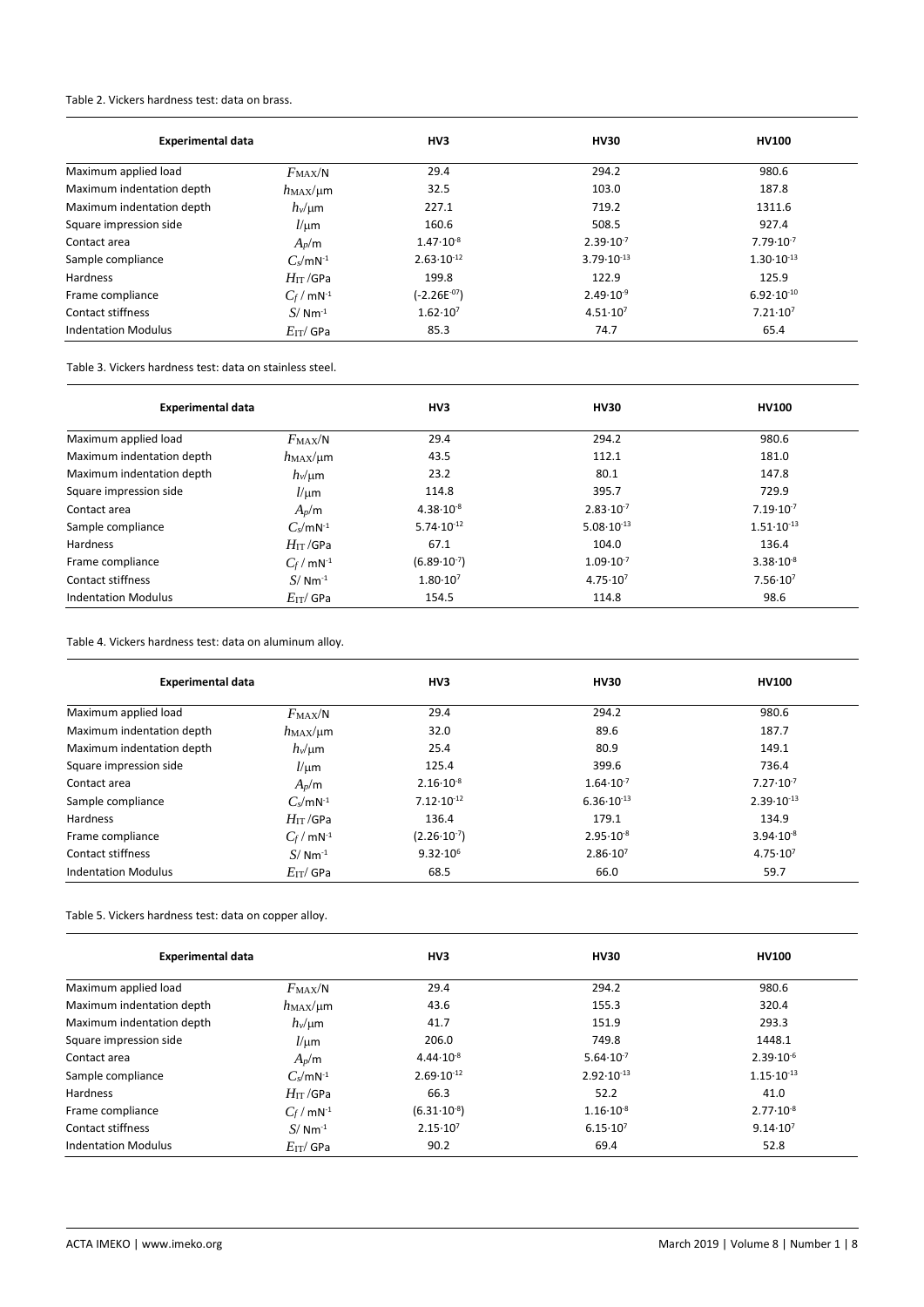#### <span id="page-6-0"></span>Table 6. Brinell hardness test: data on brass.

| <b>Experimental data</b>   |                          | HBW(5)<br>$R = 0.5$   | HBW (10)<br>$R = 0.5$ | HBW (30)<br>$R = 0.5$ | HBW (31.2)<br>$R = 1.25$ | HBW (62.5)<br>$R = 1.25$ | HBW (187.5)<br>$R = 1.25$ |
|----------------------------|--------------------------|-----------------------|-----------------------|-----------------------|--------------------------|--------------------------|---------------------------|
| Maximum applied load       | $F_{\rm MAX}/N$          | 49.0                  | 98.1                  | 294.2                 | 305.9                    | 612.8                    | 1838.6                    |
| Maximum indentation depth  | $h_{MAX}/\mu m$          | 28.3                  | 49.4                  | 134.5                 | 69.0                     | 125.7                    | 323.7                     |
| Maximum indentation depth  | $h_v$ /µm                | 24.7                  | 45.7                  | 123.3                 | 63.8                     | 115.4                    | 306.1                     |
| Radius of the impression   | $r/\mu m$                | 155.3                 | 208.8                 | 328.8                 | 394.2                    | 524.7                    | 819.5                     |
| Contact area               | $A_p/m^2$                | $8.02 \cdot 10^{-8}$  | $1.37 \cdot 10^{-7}$  | $3.48 \cdot 10^{-7}$  | $4.88 \cdot 10^{-7}$     | $8.75 \cdot 10^{-7}$     | $2.09 \cdot 10^{-6}$      |
| Sample compliance          | $C_s/mN^{-1}$            | $2.64 \cdot 10^{-12}$ | $1.61 \cdot 10^{-12}$ | $6.11 \cdot 10^{-13}$ | $4.15 \cdot 10^{-13}$    | $2.45 \cdot 10^{-13}$    | $1.02 \cdot 10^{-13}$     |
| <b>Hardness</b>            | $H_{\rm IT}$ /GPa        | 61.1                  | 71.6                  | 84.5                  | 62.6                     | 70.0                     | 87.7                      |
| Frame compliance           | $C_f$ / mN <sup>-1</sup> | $7.36 \cdot 10^{-8}$  | $3.81 \cdot 10^{-8}$  | $3.82 \cdot 10^{-8}$  | $1.71 \cdot 10^{-8}$     | $1.67 \cdot 10^{-8}$     | $9.59 \cdot 10^{-9}$      |
| <b>Contact stiffness</b>   | $S/Mm^{-1}$              | $1.75 \cdot 10^{7}$   | $1.97 \cdot 10^{7}$   | $2.88 \cdot 10^{7}$   | $4.33 \cdot 10^{7}$      | $5.17 \cdot 10^{7}$      | $6.84 \cdot 10^{7}$       |
| <b>Indentation Modulus</b> | $E$ IT/GPa               | 54.1                  | 46.0                  | 42.0                  | 54.2                     | 47.9                     | 40.4                      |

#### <span id="page-6-1"></span>Table 7. Brinell hardness test: data on stainless steel.

| <b>Experimental data</b>  |                          | HBW(5)<br>$R = 0.5$   | <b>HBW (10)</b><br>$R = 0.5$ | HBW (30)<br>$R = 0.5$ | HBW (31.2)<br>$R = 1.25$ | HBW (62.5)<br>$R = 1.25$ | HBW (187.5)<br>$R = 1.25$ |
|---------------------------|--------------------------|-----------------------|------------------------------|-----------------------|--------------------------|--------------------------|---------------------------|
| Maximum applied load      | $F_{MAX}/N$              | 49.0                  | 98.1                         | 294.2                 | 305.9                    | 612.8                    | 1838.6                    |
| Maximum indentation depth | $h_{MAX}/\mu m$          | 16.5                  | 34.5                         | 73.9                  | 39.3                     | 71.0                     | 177.6                     |
| Maximum indentation depth | $h_v$ /um                | 10.0                  | 19.6                         | 56.7                  | 28.0                     | 51.9                     | 136.2                     |
| Radius of the impression  | $r/\mu m$                | 99.5                  | 138.5                        | 231.2                 | 263.5                    | 356.7                    | 567.5                     |
| Contact area              | $A_p/m^2$                | $4.34 \cdot 10^{-8}$  | $9.36 \cdot 10^{-8}$         | $1.94 \cdot 10^{-7}$  | $2.62 \cdot 10^{-7}$     | $4.75 \cdot 10^{-7}$     | $1.15 \cdot 10^{-6}$      |
| Sample compliance         | $C_s/mN^{-1}$            | $3.64 \cdot 10^{-12}$ | $2.02 \cdot 10^{-12}$        | $6.98 \cdot 10^{-13}$ | $4.79 \cdot 10^{-13}$    | $2.73 \cdot 10^{-13}$    | $1.18 \cdot 10^{-13}$     |
| Hardness                  | $H_{\text{IT}}$ /GPa     | 112.8                 | 104.7                        | 152.0                 | 116.6                    | 128.9                    | 159.5                     |
| Frame compliance          | $C_f$ / mN <sup>-1</sup> | $1.33 \cdot 10^{-7}$  | $1.52 \cdot 10^{-7}$         | $5.85 \cdot 10^{-8}$  | $3.69 \cdot 10^{-8}$     | $3.11 \cdot 10^{-8}$     | $2.25 \cdot 10^{-8}$      |
| Contact stiffness         | $S/Nm^{-1}$              | $1.47 \cdot 10^{7}$   | $1.96 \cdot 10^{7}$          | $2.78 \cdot 10^{7}$   | $4.15 \cdot 10^{7}$      | $5.09 \cdot 10^{7}$      | $6.53 \cdot 10^{7}$       |
| Indentation Modulus       | $E$ т $\sqrt{ }$ GPa     | 62.5                  | 56.3                         | 55.3                  | 72.9                     | 65.7                     | 53.0                      |

## <span id="page-6-2"></span>Table 8. Brinell hardness test: data on aluminum alloy.

| <b>Experimental data</b>   |                              | HBW(5)<br>$R = 0.5$   | <b>HBW</b> (10)<br>$R = 0.5$ | HBW (30)<br>$R = 0.5$ | HBW (31.2)<br>$R = 1.25$ | HBW (62.5)<br>$R = 1.25$ | HBW (187.5)<br>$R = 1.25$ |
|----------------------------|------------------------------|-----------------------|------------------------------|-----------------------|--------------------------|--------------------------|---------------------------|
| Maximum applied load       | $F_{\rm MAX}/N$              | 49.0                  | 98.1                         | 294.2                 | 305.9                    | 612.8                    | 1838.6                    |
| Maximum indentation depth  | $h$ <sub>MAX</sub> / $\mu$ m | 14.9                  | 27.8                         | 71.4                  | 41.8                     | 66.6                     | 174.1                     |
| Maximum indentation depth  | $h_v/\mu m$                  | 11.3                  | 19.0                         | 53.5                  | 25.7                     | 47.6                     | 138.6                     |
| Radius of the impression   | $r/\mu m$                    | 105.5                 | 136.5                        | 225                   | 252.5                    | 341.7                    | 572.2                     |
| Contact area               | $A_n/m^2$                    | $3.29 \cdot 10^{-8}$  | $6.55 \cdot 10^{-8}$         | $1.72 \cdot 10^{-7}$  | $2.41 \cdot 10^{-7}$     | $3.94 \cdot 10^{-7}$     | $1.07 \cdot 10^{-6}$      |
| Sample compliance          | $C_s/mN^{-1}$                | $5.22 \cdot 10^{-12}$ | $2.96 \cdot 10^{-12}$        | $1.13 \cdot 10^{-12}$ | $9.38 \cdot 10^{-13}$    | $4.45 \cdot 10^{-13}$    | $1.56 \cdot 10^{-13}$     |
| <b>Hardness</b>            | $H_{\text{IT}}$ /GPa         | 149.2                 | 149.6                        | 170.6                 | 127.2                    | 155.6                    | 171.2                     |
| Frame compliance           | $C_f$ / mN <sup>-1</sup>     | $7.5 \cdot 10^{-8}$   | $8.93 \cdot 10^{-8}$         | $6.1 \cdot 10^{-8}$   | $5.24 \cdot 10^{-8}$     | $3.1 \cdot 10^{-8}$      | $1.93 \cdot 10^{-8}$      |
| Contact stiffness          | $S/Mm^{-1}$                  | $0.84 \cdot 10^{7}$   | $1.14 \cdot 10^{7}$          | $1.67 \cdot 10^{7}$   | $2.52 \cdot 10^7$        | $2.97 \cdot 10^{7}$      | $4.74 \cdot 10^{7}$       |
| <b>Indentation Modulus</b> | $E_{\text{IT}}$ GPa          | 39.7                  | 38.0                         | 34.2                  | 43.0                     | 40.5                     | 39.0                      |

# <span id="page-6-3"></span>Table 9. Brinell hardness test: data on copper alloy.

| <b>Experimental data</b>   |                              | HBW(5)<br>$R = 0.5$   | <b>HBW (10)</b><br>$R = 0.5$ | <b>HBW (30)</b><br>$R = 0.5$ | HBW (31.2)<br>$R = 1.25$ | HBW (62.5)<br>$R = 1.25$ | HBW (187.5)<br>$R = 1.25$ |
|----------------------------|------------------------------|-----------------------|------------------------------|------------------------------|--------------------------|--------------------------|---------------------------|
| Maximum applied load       | $F_{\rm MAX}/N$              | 49.0                  | 98.1                         | 294.2                        | 305.9                    | 612.8                    | 1838.6                    |
| Maximum indentation depth  | $h$ <sub>MAX</sub> / $\mu$ m | 30.7                  | 57.9                         | 193.3                        | 93.2                     | 196.6                    | 561.5                     |
| Maximum indentation depth  | $h_v$ /µm                    | 25.0                  | 50.3                         | 168.2                        | 77.2                     | 158.1                    | 468.3                     |
| Radius of the impression   | $r/\mu m$                    | 156                   | 218.5                        | 374                          | 432.7                    | 608.5                    | 975.5                     |
| Contact area               | $A_p/m^2$                    | $8.74 \cdot 10^{-8}$  | $1.62 \cdot 10^{-7}$         | $4.78 \cdot 10^{-7}$         | $6.7 \cdot 10^{-7}$      | $1.37 \cdot 10^{-6}$     | $3.34 \cdot 10^{-6}$      |
| Sample compliance          | $C_s/mN^{-1}$                | $2.67 \cdot 10^{-12}$ | $1.45 \cdot 10^{-12}$        | $5.12 \cdot 10^{-13}$        | $4.01 \cdot 10^{-13}$    | $2.27 \cdot 10^{-13}$    | $8.9 \cdot 10^{-14}$      |
| <b>Hardness</b>            | $H_{\text{IT}}$ /GPa         | 56.1                  | 60.3                         | 61.6                         | 45.6                     | 44.6                     | 54.9                      |
| Frame compliance           | $C_f$ / mN <sup>-1</sup>     | $1.16 \cdot 10^{-7}$  | $7.83 \cdot 10^{-8}$         | $8.56 \cdot 10^{-8}$         | $5.2 \cdot 10^{-8}$      | $6.28 \cdot 10^{-8}$     | $5.06 \cdot 10^{-8}$      |
| Contact stiffness          | $S/Mm^{-1}$                  | $1.80 \cdot 10^{7}$   | $2.25 \cdot 10^7$            | $3.45 \cdot 10^{7}$          | $4.78 \cdot 10^{7}$      | $5.98 \cdot 10^{7}$      | $7.98 \cdot 10^{7}$       |
| <b>Indentation Modulus</b> | $E_{\text{IT}}$ GPa          | 53.2                  | 48.5                         | 43.0                         | 50.8                     | 43.9                     | 37.1                      |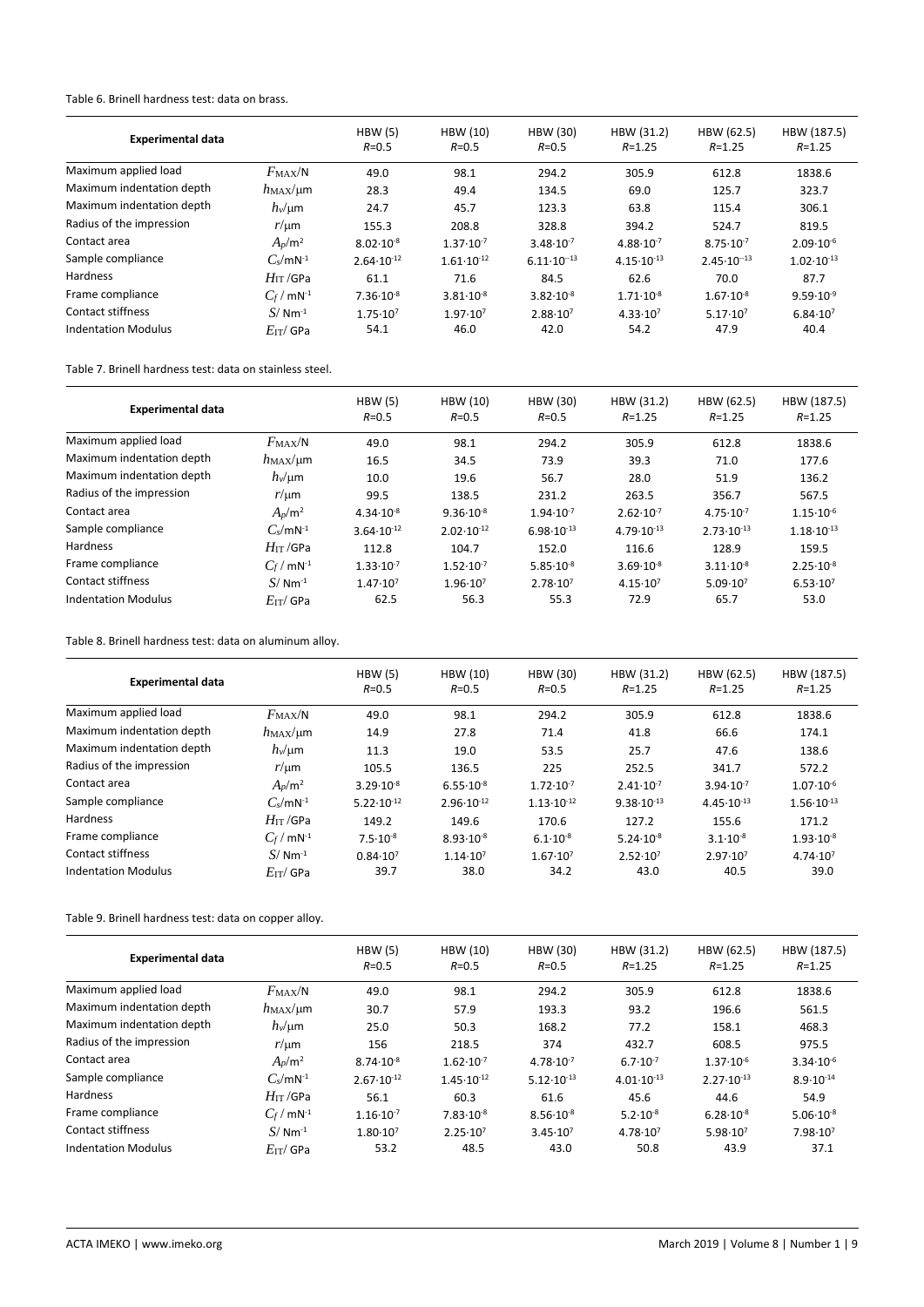#### **7. EVALUATION OF INDENTATION MODULUS**  $E_{IT}$

As is evident from the experimental data summarized in Tables [2](#page-5-0)[-9,](#page-6-3) all the data shows a systematic dependence as a function of applied load. In general terms, the data suggests that evaluations of an indentation modulus at lower values of applied load  $(F_{MAX} < 100 N)$  are less accurate than other values, for both the Vickers and Brinell methods, at the macro-scale level. The uncertainty is due to the determination of contact stiffness *S*. In fact, estimation of the unloading indentation slope is less accurate for low values of applied force (since the indentation depth is small) than indentation curves of greater indentation depth. Consequently, the number of points of the curve on which the regression is applied is exiguous for low indentation depth. For example, in [Figure 11,](#page-7-0) a comparison between the Doener-Nix model and the actual best fit of the unloading curve returns two different slopes of about 2.5%, from which contact stiffness *S* is evaluated.

As is evident from the diagram, by applying the Doener-Nix method to the raw data (taking into account the initial 20% of the unloading curve), the resultant contact stiffness is  $S = 18.05 \cdot 10^6$  N m<sup>-1</sup> (as shown in Table [9\)](#page-6-3), while if the actual best fit is applied, the resultant contact stiffness is  $S = 18.51 \cdot 10^6$ N m-1 . This difference (of only 2.5%) results in a difference in the indentation modulus of about 5% or more.

Moreover, the effects of frame compliance are relevant to the low values of indentation depth [\[21\].](#page-9-10) Nevertheless, it is known that the poorly defined tip shape of the Vickers indenters at low indentation depths is a cause of hardness measurement errors [\[22\].](#page-9-11) On the other hand, the piling-up effects in the Brinell tests, at low values of indentation depth  $(h_{MAX} < 50 \mu m)$ , allow for evaluations of the geometrical dimensions of the spherical impression to be less accurate than the impressions affected by the sinking-in effects as well as the indentation size effects [\[23\].](#page-9-12) More in-depth analyses are currently underway, considering the validity of the assumption of a load-independent value for *C<sup>f</sup>* and further checking the homogeneity of the tested materials.



<span id="page-7-0"></span>Figure 11: Determination of contact stiffness on the basis of the Doener-Nix method and from the actual best fit of the unloading curve (for copper, HBW (5), *R*=0.5mm).

In the graphs shown in [Figure 12,](#page-7-1) [Figure 13,](#page-7-2) and [Figure 14,](#page-7-3) the indentation modulus  $E_{IT}$  (with the related expanded uncertainties) of the tested materials is demonstrated. In the graph in [Figure 12,](#page-7-1) the indentation modulus is determined on the basis of the Vickers method, and in [Figure 13](#page-7-2) and [Figure](#page-7-3)  [14,](#page-7-3) it is determined on the basis of the Brinell method. The indentation modulus is expressed as a function of applied load.

In the following graphs shown in [Figure 15,](#page-8-6) [Figure 16,](#page-8-7)  [Figure 17,](#page-8-8) and [Figure 18,](#page-8-9) the average indentation modulus  $E_{\text{IT}}$ of each sample is compared with Young's modulus *E*. Values for the indentation modulus are determined by the data shown above on the basis of equation (1). Data on the Young's modulus is evaluated on the basis of equation (11) and equation (12), based on measurements of the speed of sound in solids. The observed load dependence of all experimental data allows for the achievement of a relevant load-dependent indentation modulus.



<span id="page-7-1"></span>Figure 12: Indentation modulus calculated using the Vickers method.



<span id="page-7-2"></span>Figure 13: Indentation modulus from Brinell method (*R*=0.5 mm).



<span id="page-7-3"></span>Figure 14: Indentation modulus calculated using the Brinell method (*R*=1.25

mm).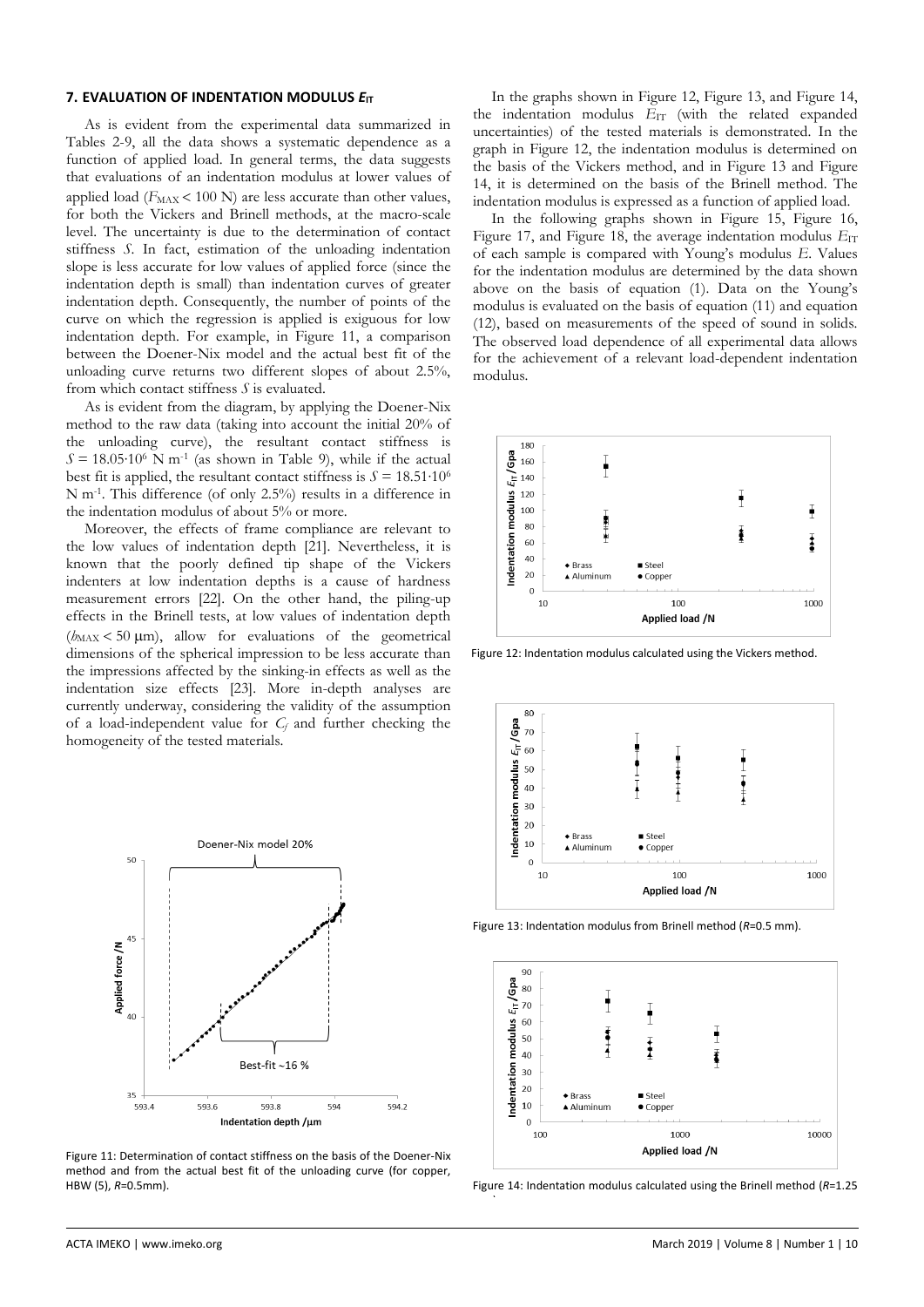

<span id="page-8-6"></span>Figure 15: Indentation modulus and Young's modulus for brass.



<span id="page-8-7"></span>Figure 16: Indentation modulus and Young's modulus for stainless steel.



<span id="page-8-8"></span>Figure 17: Indentation modulus and Young's modulus for aluminum.



<span id="page-8-9"></span>Figure 18: Indentation modulus and Young's modulus for brass.

#### **8. CONCLUSION**

This paper has described a method for the evaluation of the indentation modulus by using the primary hardness standard machine at INRiM in the macro-scale range, with both Vickers and Brinell indenters. The indentation modulus is calculated based on the Doerner-Nix linear model and from accurate measurements of indentation load, indentation depth, and projected contact area. Vickers and Brinell hardness impression imaging methods were measured by means of optical microscopy imaging techniques. In particular, a detailed analysis of frame compliance was performed and discussed. Preliminary tests were performed on brass, stainless steel, aluminum alloy, and copper alloy samples and experimental data and results were presented.

The primary finding of this study is that the indentation modulus at a macro-scale level is strongly load/indentation depth-dependent. Large plastic effects occurring at high values of applied load affect the evaluation of the indentation modulus, since the method is based on the determination of the elastic response of the material under investigation. Consequently, the indentation modulus is greatly underestimated with respect to Young's modulus. On the contrary, at lower values of applied load, values of indentation modulus tend to increase, since elastic behavior tends to be predominant with respect to the plastic behavior.

#### **ACKNOWLEDGEMENT**

The research leading to these results was conducted in the frame of EMPIR 14IND03 "Strength-ABLE". The EMPIR is jointly funded by the EMPIR participating countries within EURAMET and the European Union.

#### **REFERENCES**

- <span id="page-8-0"></span>[1] ISO 14577-11:2002. Metallic materials: Instrumented indentation test for hardness and materials parameters Part 1: test method.
- <span id="page-8-1"></span>[2] N. A. Stilwell, D. Tabor, Elastic recovery of conical indentations. Proc. of the Physical Society 78, 2 (1961) pp. 169-179.
- <span id="page-8-2"></span>[3] J. B. Pethicai, R. Hutchings, W. C. Oliver, Hardness measurement at penetration depths as small as 20 nm. Philosophical magazine 48, 4 (1983) pp. 593-606.
- <span id="page-8-3"></span>[4] M. F. Doerner, W. D. Nix, A method for interpreting the data depth-sensing indentation instruments. J. Mater. Res 1, 4 (1986) pp. 601-609.
- <span id="page-8-4"></span>[5] W. C. Oliver, G. M. Pharr, An improved technique for determining hardness and elastic modulus using load and displacement sensing indentation experiments. Journal of Materials Research 7, 6 (1992) pp. 1564-1583.
- <span id="page-8-5"></span>[6] Y.W. Bao, W. Wang, Y.C. Zhou, Investigation of the relationship between elastic modulus and hardness based on depth-sensing indentation measurements. Acta Materialia 52 (2004) pp. 5397– 5404.
- [7] J. E. Zorzi, C.A. Perottoni, Estimating Young's modulus and Poisson's ratio by instrumented indentation test. Materials Science & Engineering A, 574 (2013) pp. 25-30.
- [8] J. Prou, K. Kishimoto, A. Constantinescu, Identification of Young's Modulus from Indentation Testing and Inverse Analysis. Journal of Solid Mechanics and Materials Engineering 4, 6 (2010) pp. 781-795.
- [9] T. Chudoba, N. M. Jennett, Higher accuracy analysis of instrumented indentation data obtained with pointed indenters. Journal of Physics D: Applied Physics 41, 21 (2008) p. 215407.